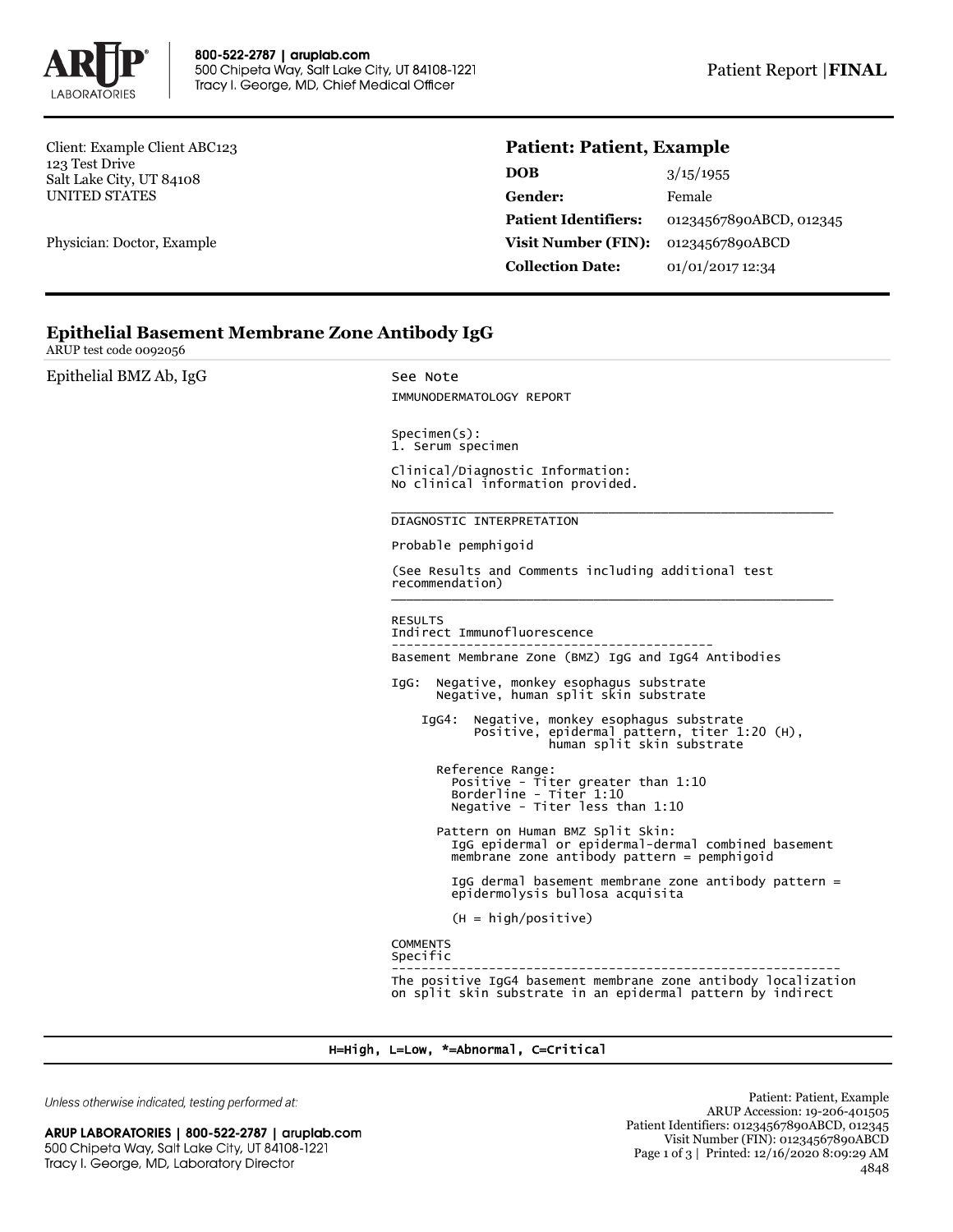

### immunofluorescence supports the diagnosis of pemphigoid.

IgG BP 180 and/or IgG BP 230 antibody levels by ELISAs are sensitive diagnostic markers in pemphigoid, and IgG BP 180 antibody levels by ELISA may correlate with disease activity in<br>pemphigoid. To further define the immunopathological profile in<br>this patient with consideration for monitoring disease activity,<br>recommend ELISA testing for I antibodies.

Other considerations are that co-expression of IgG and IgA basement membrane zone antibodies may develop in patients with pemphigoid, which may have implications for disease severity and treatment approach. Also, in patients with epidermolysis bullosa acquisita and in a subset of patients with bullous lupus erythematosus, the IgG type VII collagen antibody level by ELISA may be a more sensitive diagnostic marker than basement membrane zone antibody reactivity by indirect immunofluorescence. If clinically indicated to further evaluate the immunopathological profile with respect to basement membrane zone antibodies, additional testing may be performed on this specimen by add-on test request through ARUP Client Services at 1-800-242-2787 option 2, for:

- Bullous Pemphigoid Antigens, BP 180 and BP 230, Antibodies (ARUP test number 0092566) and/or
	-
- IgG Collagen Type VII antibodies by ELISA (ARUP test number 2010905) and/or

- IgA Epithelial Basement Membrane Zone Antibody (0092057).

Clinical correlation is needed, including correlation with direct immunofluorescence on a biopsy specimen and treatment status, with consideration for continued monitoring of antibody profiles by indirect immunofluorescence as well as antibody levels by ELISAs to aid in assessing disease expression and activity.

General

------------------------------------------------------------ Approximately 80 percent of patients with bullous pemphigoid, epidermolysis bullosa acquisita, and linear IgA bullous dermatosis have positive antibodies to basement membrane zone components in their sera. Approximately 20 percent of patients<br>with mucous membrane pemphigoid have positive antibodies to<br>basement membrane zone components in their sera. The pattern of<br>staining on split skin specifies di

TESTING METHODS Indirect Immunofluorescence ------------------------------------------- Basement Membrane Zone (BMZ) IgG and IgG4 Antibodies

The patients serum is progressively diluted beginning at 1:5 in two-fold dilutions, layered on sections of monkey esophagus substrate and human skin split at the basement membrane zone substrate, and stained with fluorescein-conjugated anti-IgG using Analyte Specific Reagents (ASRs). Three screening dilutions of serum are tested and, when positive, the serum is further diluted in two-fold reductions to the limiting dilution of antibody detection or to a maximum dilution of 1:40,960. Fluorescein-conjugated anti-IgG4 also is tested to increase test sensitivity (maximum serum dilution of 1:20). These tests were developed and their performance characteristics determined by the Immunodermatology Laboratory at the University of Utah. They have not been cleared or approved by the U.S. Food and Drug Administration. ASRs are used in many laboratory tests necessary for standard medical care and generally do not require FDA approval. These tests should not be regarded as investigational or for research only.

[Immunofluorescence studies, two antibodies on two substrates]

#### H=High, L=Low, \*=Abnormal, C=Critical

Unless otherwise indicated, testing performed at:

ARUP LABORATORIES | 800-522-2787 | aruplab.com 500 Chipeta Way, Salt Lake City, UT 84108-1221 Tracy I. George, MD, Laboratory Director

Patient: Patient, Example ARUP Accession: 19-206-401505 Patient Identifiers: 01234567890ABCD, 012345 Visit Number (FIN): 01234567890ABCD Page 2 of 3 | Printed: 12/16/2020 8:09:29 AM 4848